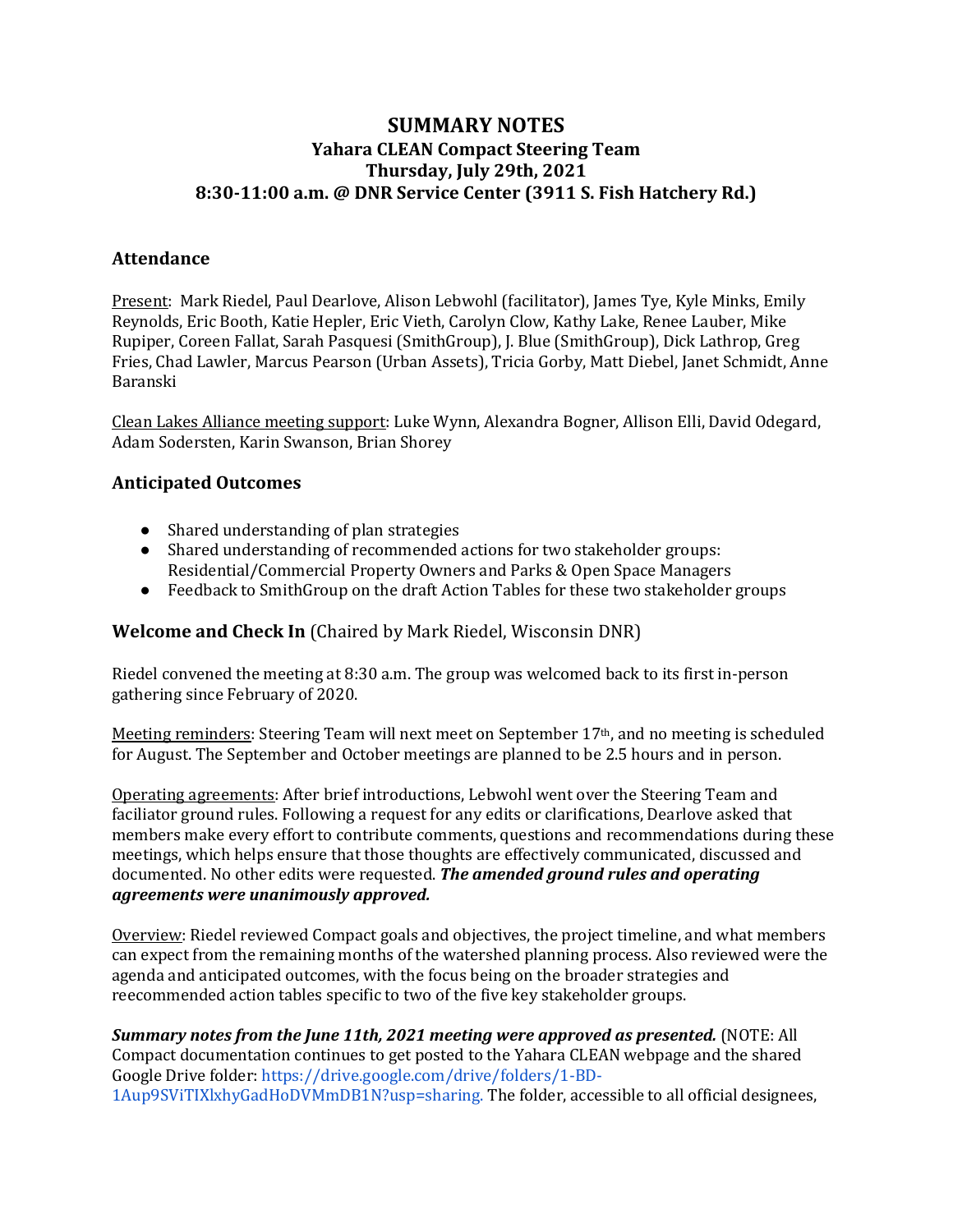includes the latest updates to the Compact Decision Tracker, monthly financials, project schedule, interim results of the Greater Madison Lakes Survey, and other relevant materials and handouts.)

Project background & status: Recent work has focsed on learning about the science and the success of Yahara CLEAN 2.0 strategies. This has led to a commitment to double down on what is already working while exploring new opportunities, such as dedicated funding models and improved community awareness and ownership. We are also learning more about our five stakeholder groups and engaging with the larger community. The latter is being done through focus groups, intercept interviews, event tabling, and the online Greater Madison Lakes Survey.

Over the last two months, the Steering Team has provided guidance on the format for organizing the recommendations and supporting information within the plan. It has also begun to weigh in on individual strategies and tactics. This and subsequent meetings will now focus on recommended actions related to each of our major stakeholder groups, beginning with Residential/Commercial Property Owners and Parks Managers.

Between now and the  $9/17$  meeting, SmithGroup will work with Clean Lakes Alliance to set up oneon-one meetings with individual members (as needed) to "ground truth" the viability of certain tactics and progress-tracking methods. By September, the focus will then shift to the other three stakeholder groups: Builders & Developers, Government, and Agriculture. That should set the stage for SmithGroup to assemble a draft plan by October, which is being informed by ongoing Steering Team feedback and input generated from the public-engagement process. Meanwhile, interim public survey results will continue to be shared on a regular basis, and the P-Loading Subgroup (led by Diebel) will be drafting the State of the Science chapter following the outline previously shared.

# **Strategies & Actions (SmithGroup)**

Blue walked the group through the project timeline and the three discussion handouts: 1) an outline of goals, objectives, approaches, and broader strategies; 2) an actions table for Residential/Commercial Property Owners; and 3) an actions table for Parks Managers. The current goal is to present a draft of the Yahara CLEAN 3.0 report in October. The tables are intended to identify and get agreement on priority actions. Explanation was provided on how SmithGroup is using the Steering Team's work and feedback to shape final planning recommendations. Recent examples of how feedback is being used include: simplifying content to make it easier to read and understand; grouping actions by stakeholder group; and either adding or giving more emphasis to certain strategies/actions, including some that are considered more audacious.

Pearson reported >1,000 completed surveys. Urban Assets is now visiting beaches and attending community events to promote the survey and conduct intercept interviews. Canvassing efforts began in late May and will continue through early September. Blue added that while the CLEAN 2.0 plan was largely data and science driven, CLEAN 3.0 builds on that work while being more community and stakeholder driven.

### **Steering Team Feedback (World Café-style Small Group Work)**

#### **General**

The stakeholder action tables are excellent. They are easily understood, providing a great tool for communicating recommendations to elected officials and non-technical audiences. They represent a step forward in terms of content, organization and clarity that help affect change.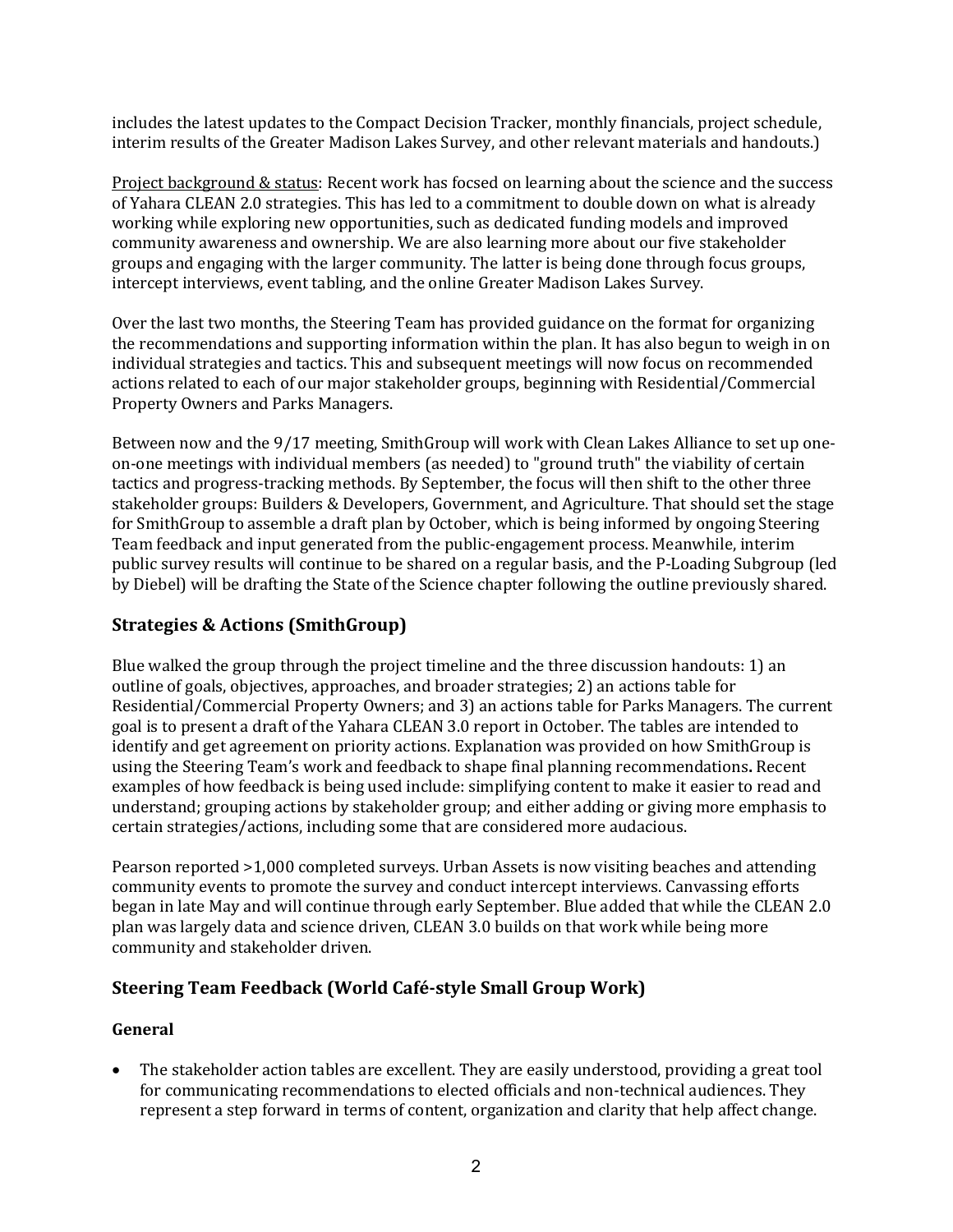- Content is understandable to the layperson, but more specificity on the "how" and the "why" is needed either within or outside of the tables.
- The growing list of stakeholder actions is extensive and can be overwhelming. A clear ranking or prioritization of both the strategies and actions would be very helpful but is currently missing. For example, the Top 3 Actions for each stakeholder group could be highlighted as the easiest and most inclusive to implement. This would provide a starting point for people that would then evolve into a positive feedback loop. Many people assume the solutions are either out of their control or they simply don't know where to start.
- Runoff reduction (infiltration, volume control, peak runoff moderation), being one of our primary objectives, warrants more emphasis in all the stakeholder action tables. Maintaining internally drained areas in the watershed and the massive increase in runoff volume needs to be a clear focus of our approach. In addition, identifying co-benefits, such as from actions that both reduce runoff volumes and phosphorus, could help sell their utility and general appeal.
- An **overarching narrative** will be paired with the tables. The narrative can be more inspirational. It can also be used to define the different stakeholder groups and how the suite of actions will help the lakes.
- Community and stakeholder-driven movements generate change. Scientists and engineers will not be the ones to drive this movement.

### **Main Strategies**

- Nomenclature definitions are clear and helpful when it comes to deciphering between goals, objectives, approaches, strategies, and actions. Also helpful are the use of graphical icons representing the three main approaches to phosphorus and *E. coli* control (source, land, water).
- There is natural overlap among the strategies, and they should not be viewed as being mutually exclusive. Because multiple strategies can apply to a number of individual actions, this could cause confusion. Which strategies get implemented and where will largely determine impact.
- The distinctions between the larger goals/objectives and the strategies are getting blurred and conflated. Some strategies appear to restate those larger goals or objectives (i.e., "reduce phosphorus in..." or "improve water quality at...").
- "Increased Public Awareness & Ownership" could potentially serve as one, overarching strategy that includes all the others as subsets.
- Change "Manage Runoff" to "Reduce Runoff." This strategy is all about reducing runoff volume and peak flow, and mostly by finding large-scale opportunities to enhance infiltration and evapotranspiration across the landscape.
- Reorganize the strategies by priority to signify level of importance and potential impact. For example, call out improved manure processing and handling, especially during the critical Jan-Mar period. Also consider slimming down the list by grouping similar strategies.
- "Reduce phosphorus from agricultural sources," and especially anything that addresses the manure issue, should be at the top of the list given that it represents most of the annual phosphorus loading. Agriculture involves a lot of critical sub-actions that get further minimized when not called out, which gives the impression of lesser significance. Find a way to call out manure in the #4 bullet.
- Manure digesters are more of a tactic than a strategy. Also, it should read: "Three, new manure digesters are still needed in the watershed." Additional language recommended: "Expand existing digesters in terms of processing capacity and operational efficiency to capture more phosphorus." Messaging around manure should highlight its value as a locally generated resource (i.e., renewable energy), rather than simply a problem to address.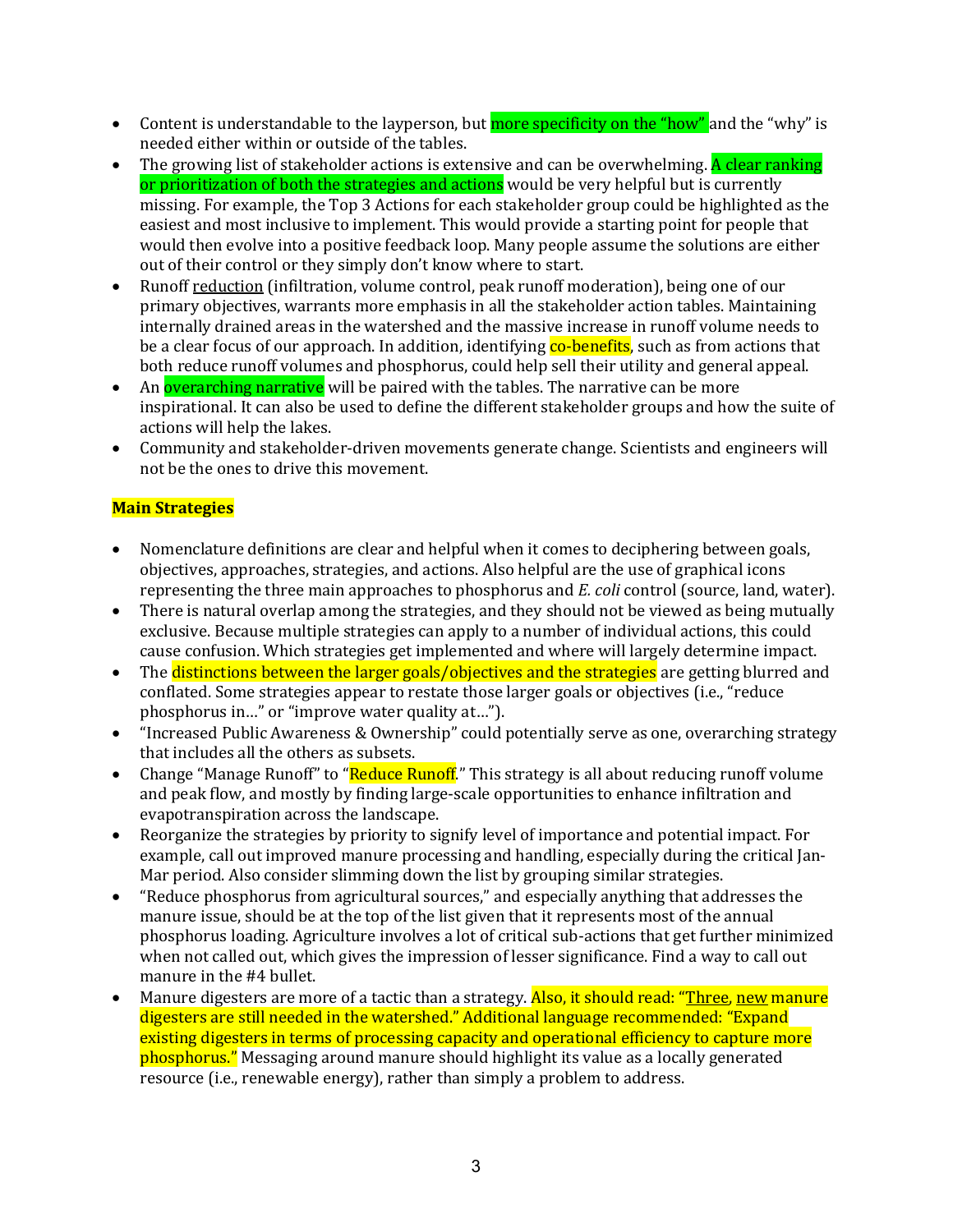- Improve value proposition when it comes to effective manure management. Increase incentives for farmers who fully comply. Pilot manure-reduction actions so we have a story to tell and can show results to the public.
- Need a strategy and definition that more effectively calls out *E. coli* reduction.
- Breakdown bullet #9 into its main parts: 1) evaluate and track the watershed's nutrient budget (phosphorus imports vs. exports); 2) study the impact of manure-management actions in a pilot watershed; and 3) fund the continued monitoring and data analysis of the lakes and gaged stream tributaries. An economic study should probably be added to give the public a better idea of what it stands to gain or lose.

#### **Residential/Commercial Property Owners**

- Many actions listed come across more as aspirational goals than behavior-change tactics. How are we reaching and incentivizing people who do not use or live near the lakes? How do we create social norms around the desired actions and better connect people to the lakes? What will a campaign for change look like, and who will serve as the influencers? Instruction on "how" the actions get accomplished is missing, but that can be provided outside of the table.
- $\bullet$  The action table is a great resource that we can use to sell these recommendations to the larger public. However, more specificity is needed in some cases on what we are asking people to do (i.e., mow to a specific grass height) and what is needed to implement the particular action.
- Some actions seem more relevant to landscapers than homeowners, so we will want to make sure there is a plan for reaching that audience. In some cases, it may be best to work directly with builders and landscapers. Examples might include pre-installed rain barrels, properly directed runoff downspouts, and native landscaping as part of the development process. A "clean lakes building certification" could be used to reward certain environmental standards.
- Specific recommendations are needed for landlords and renters who do not directly create or maintain lawns.
- A ranking or prioritization of the actions would be helpful. Promote the completion of easier actions first as the low-hanging fruit that will get people participating. Focus more on key areas that will result in the largest cumulative impact. For example, how valuable is a rain garden or the act of picking up pet waste or keeping streets leaf-free? 5 stars? 3 stars? Do we have a way of estimating their relative impacts?
- There are co-benefits associated with many of the actions that can be more effectively communicated. For example, changing yard care practices can yield other benefits beyond runoff and nutrient control. Local policies should be reviewed to make sure they are not preventing desired behavior changes.
- Action I: downspouts can also be redirected to rain barrels
- Explore the idea of grouping actions into best management practice (BMP) categories.
- Educational and outreach recommendations should explain the "why."
- Make sure we are not reinventing the wheel. For example, stormwater actions are already being implemented by the Madison Area Municipal Stormwater Partnership (MAMSWaP). How can we align efforts with MAMSWaP and NGOs to improve coordination of responsibilities and messaging while maximizing resources?
- Maybe recommend a more frequent inspection, pumping, and servicing of septic systems.
- Municipalities need to look at their mowing schedules. Do we need to come together on a county-wide vs. municipal basis to adopt uniform, lake-friendly policies?